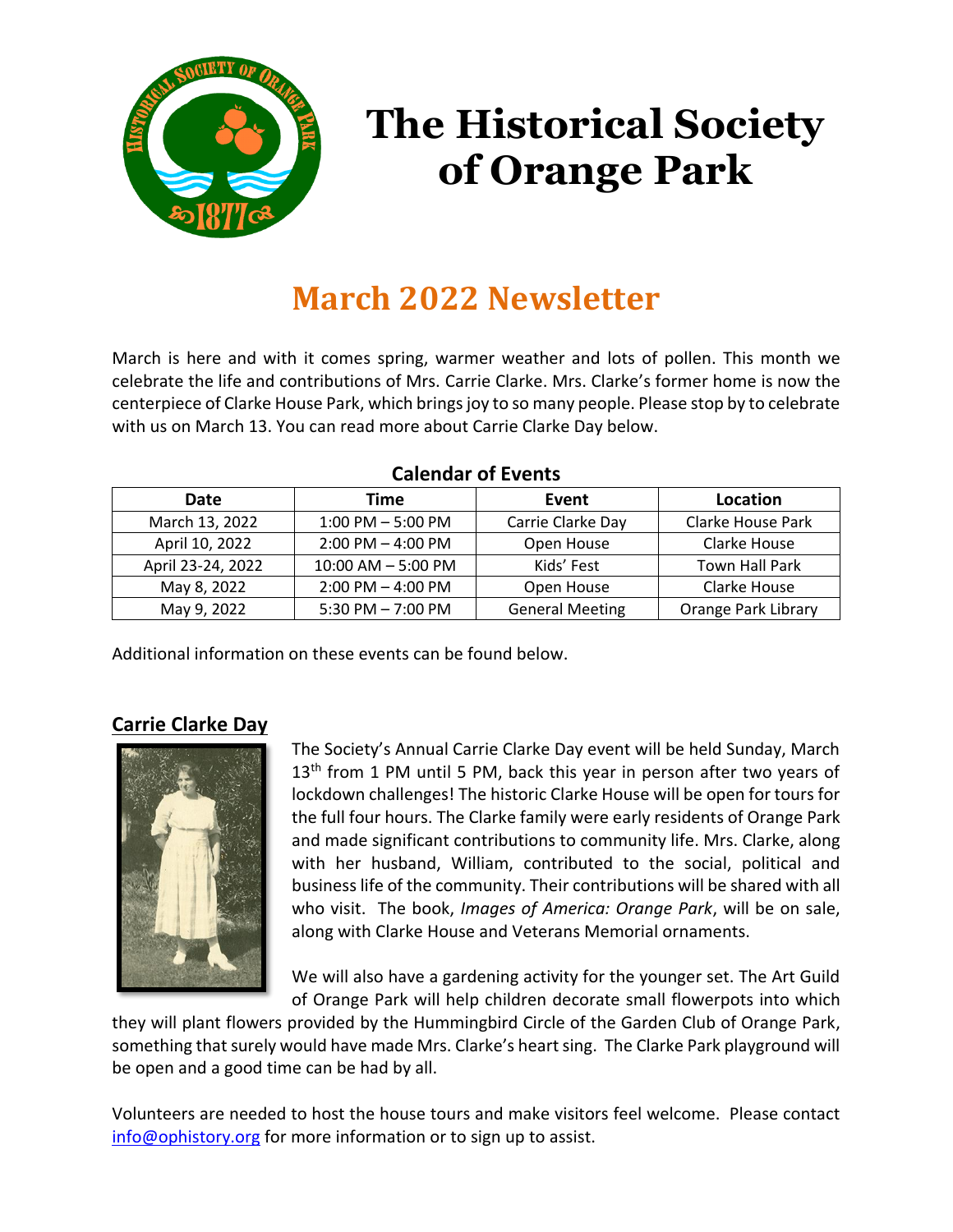#### **February Meeting – Orange Park Normal School**

After two years of dealing with the Covid challenges, we held a general meeting on February 7 at the Orange Park Library. It was good to be together again as a group to discuss local history. The topic of our meeting was familiar to many, the Orange Park Normal and Industrial School. After a brief review of the Normal School's story we focused on the family of Stephen Butcher. The Butcher family, Stephen, his wife, Sybil, and their daughter, Alice, lived in Orange Park from 1900 - 1904. Stephen served as Director of Normal School and Sybil worked with the students in various capacities. The Butchers owned a small Brownie camera and took a number of photographs during their time in Orange Park. Most of the photographs were taken at the school but some were taken at locations around Orange Park. The Butchers also kept written records of their experiences in Florida in the form of journals and letters. We were fortunate to receive copies of their photographs and journal through a generous donation from



**The Butcher Family. From L to R: Stephen, Alice, John and Sybil Butcher**

the Butcher's great-granddaughter, Ms. Charity Monroe. Ms. Monroe was kind enough to reach out to us via social media with an offer to share this information. We gratefully accepted her offer. The information provided a window into life at the school, described challenges of life in the south, showed student activities and helped us to understand the layout of the various buildings that made up the campus. Life at the school was difficult in the early 1900's. Most of the transplanted northern residents that encouraged the American Missionary Association to build the school in Orange Park had left the area after their citrus crops were wiped out by the devastating freezes of the mid-1890's. The remaining residents of the town struggled to make a living. The difficult economic times combined with segregation left the school somewhat isolated. Health care was also a concern. Town residents and students alike suffered from diseases such as malaria, whooping cough and smallpox with the Butcher family losing two infant sons to disease despite the best efforts of medical care at the time. Despite the hardships, the Butchers saw success at the school. Their students received a quality education and went on to successful careers. We appreciate the contributions made by the Butcher family to our community. In addition to improving the lives of many through education, their photographs and observations continue to enlighten us today and provide insight into our past.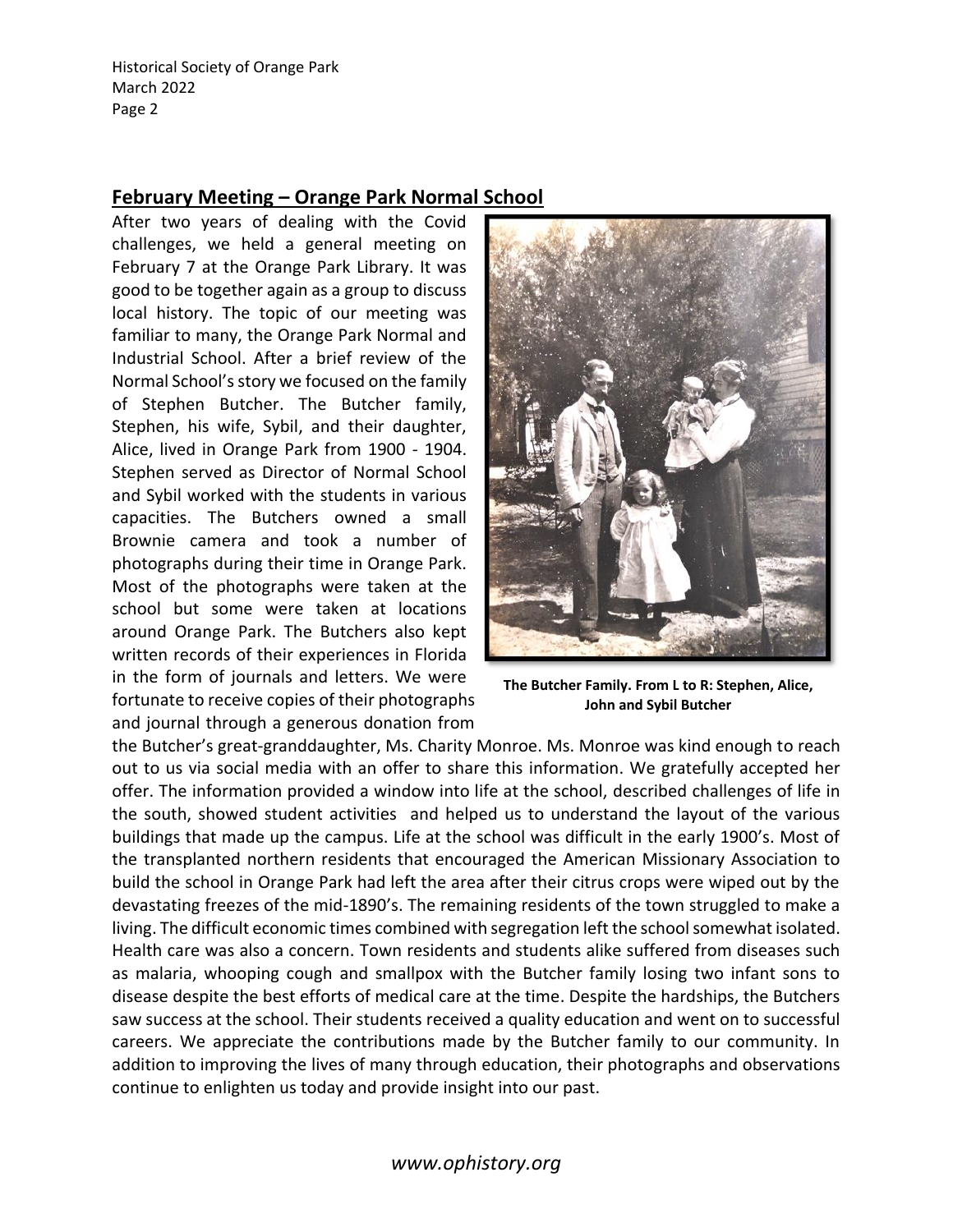While many of the Butcher's photographs were shown at our February meeting, we thought it would be good to share a few of their photos with you here. Following are a few of the photographs taken by the Butcher family:



**Student Gathering at the Front of Hildreth Hall**



**Kingsley Avenue**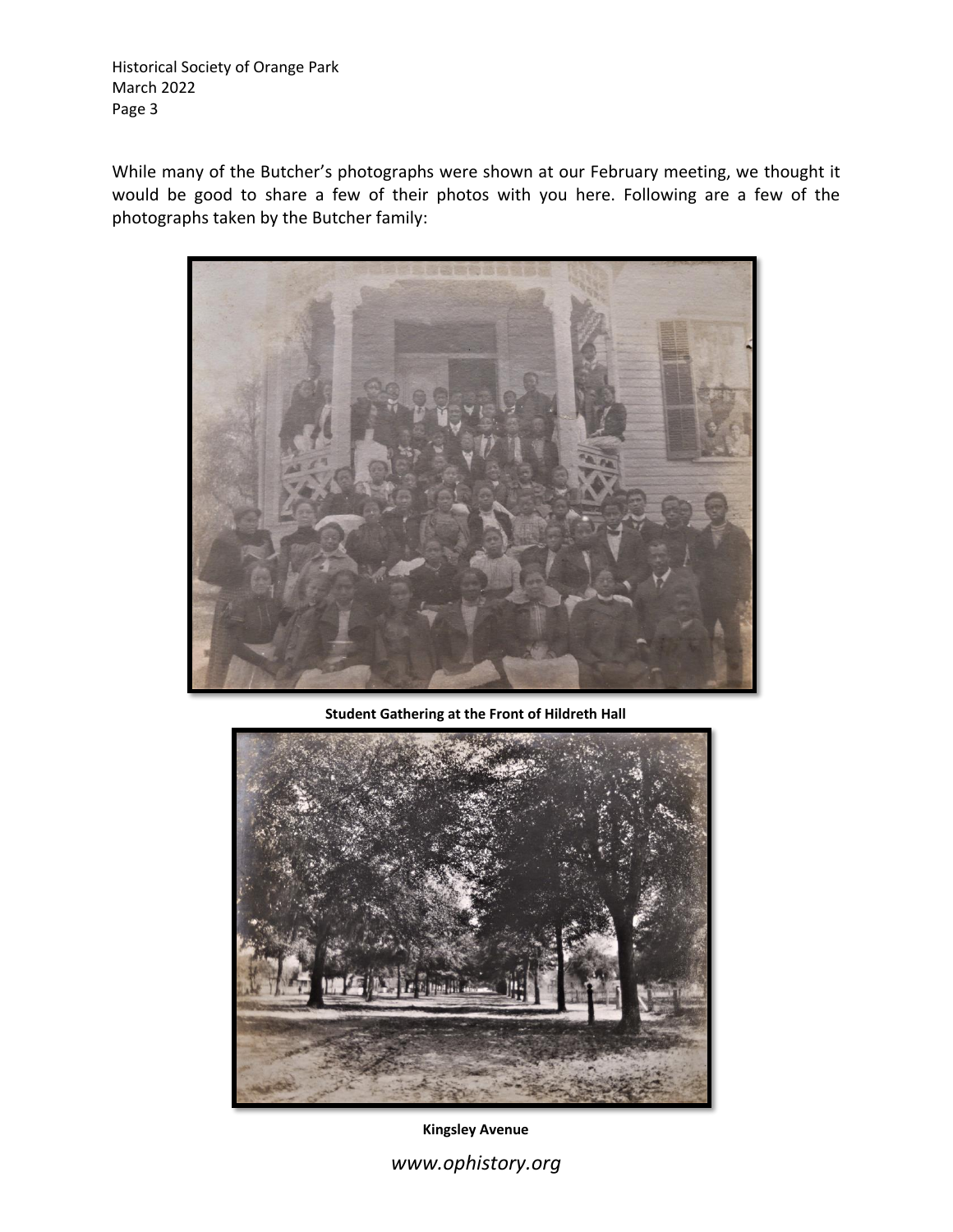

#### **Picnic on the Ground**



**Normal School Buildings. From L to R: Congregationalist Church, Girl's Dorm, Hildreth Hall and Boy's Dorm**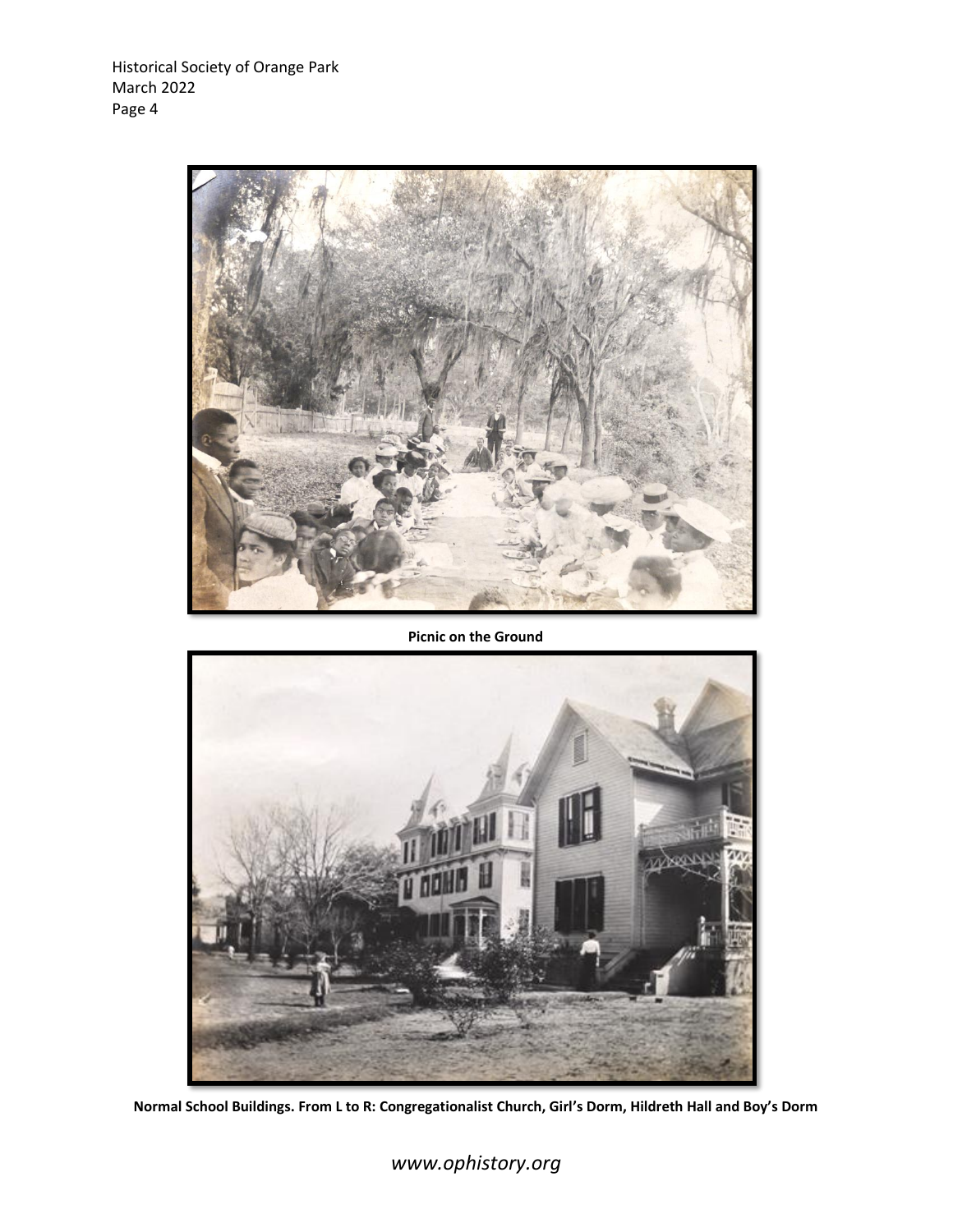#### **Kids Fest Has Moved to April!**



The Society will once again participate in Kids Fest with the Town of Orange Park. We will be sharing old photos and artifacts from Orange Park's past with the newer generation. Because we are "fans" of Orange Park, we will also assist students in creating accordion-style orange-shaped fans to enjoy during the event.

Volunteers are needed to help at our booth! Hours are 10 AM - 4PM both Saturday, April 23rd and Sunday, April 24<sup>th</sup>. We will set up the booth at 9 AM each morning and start closing it down at about 3:45 each afternoon. We would appreciate two volunteers at a time in 2-3 shifts per day. You don't have to be crafty and the historical points will be written out for you to share.

This is a good venue for us to expose people to the Society. *The Images of America: Orange Park*  book will be sold and membership information will be available. Every time we have a booth like this we meet new people who want to tell us their OP history stories. Lots of good connections have been made.

If you would like to help, please contact Cindy (904.707.0822) at [ckcheatwood@hotmail.com](mailto:ckcheatwood@hotmail.com) or Van at [info@ophistory.org.](mailto:info@ophistory.org)

#### **General Meeting - Harriet Beecher Stowe's Visit to Laurel Grove**

In late winter 1866, the famous author, Harriett Beecher Stowe, disembarked from a sailboat and walked ashore at Laurel Grove Plantation, the future site of the Town of Orange Park. Mrs. Stowe wrote of her visit to the area, sharing her observations about the condition of the old plantation, the state of the people that lived and worked there and her reflections on a local area resident. Mrs. Stowe's words capture some of the societal changes of the times and how people were adapting as the pace of change increased. Please join us at 5:30 PM, May 9, at the Orange Park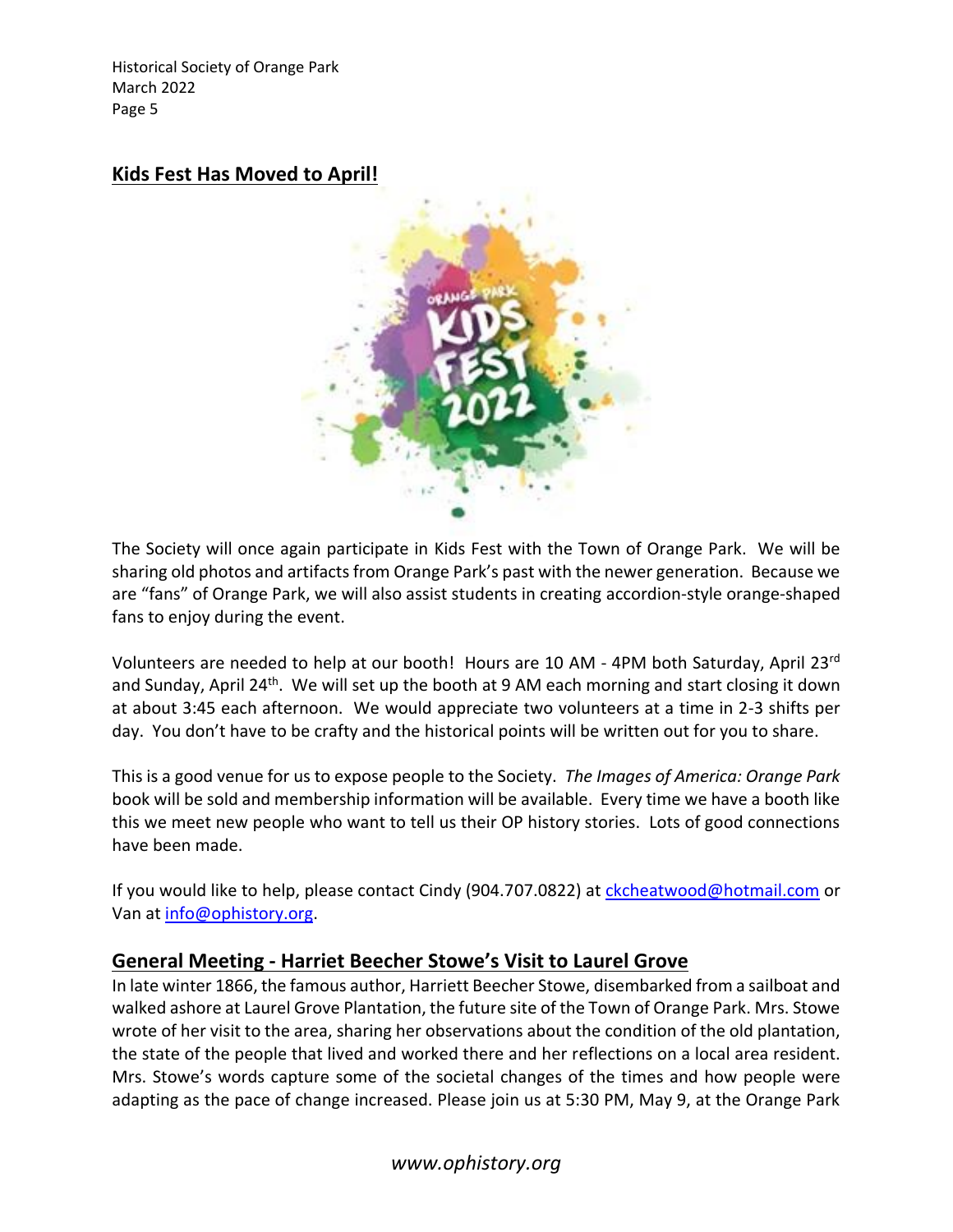Library for a discussion of Mrs. Stowe's visit to Laurel Grove, how she came to be there and how it affected her future.

#### **Middleburg Museum**

The Middleburg Museum is open Sundays from 2 PM to 4 PM.

The Middleburg Historical Society will be having their regular member meeting of the Middleburg Museum on Thursday, March 3 at 6:30 PM. Dr. Cynthia Stone will present a program about the historic Post Offices of Middleburg. Dr. Stone will also share information about President's Month.



The Middleburg Historical Society will also be

participating in Middleburg's Spring Festival on Saturday, March 19 from 11:00 AM until 3:00 PM. Dr. Stone will be speaking on "What's in a Name."

#### **Images of America - Orange Park**

Would you like to learn more about the history of Orange Park? If so, please consider purchasing a copy of Images of America – Orange Park. This book, written by Society President, Cynthia Cheatwood, shares the history of our town through archival photographs and stories collected from a variety of sources.

The Historical Society of Orange Park has copies for sale. Copies can be purchased through the Society for \$20 each (\$15 each for Society members). *This book is also available on Amazon, Barnes and Noble or various other outlets online.*

For more information, please email us at [info@ophistry.org.](mailto:info@ophistry.org) All author royalties for the sale of this book will go toward historical preservation in Orange Park.